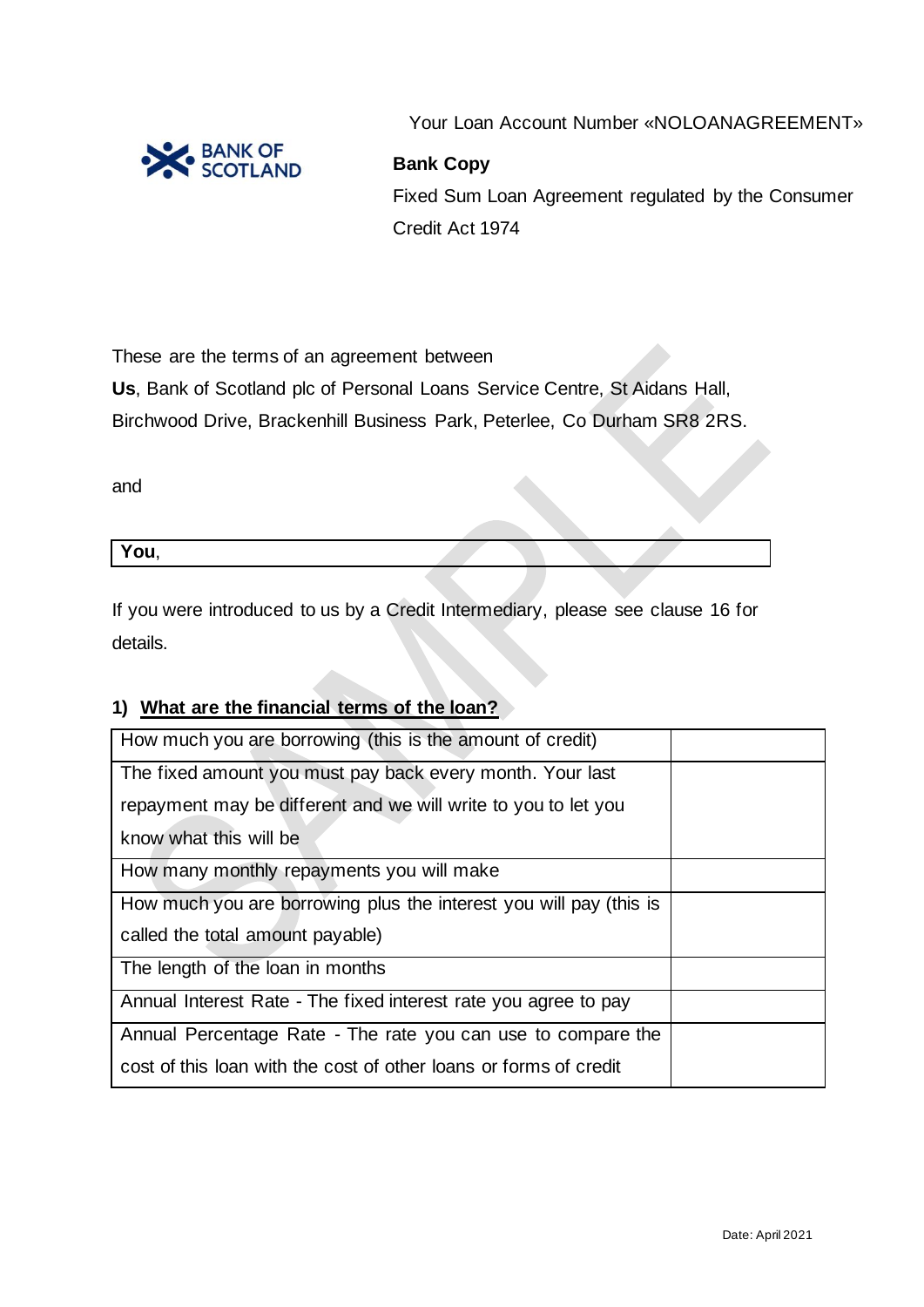**Bank Copy**

To work this out, including the Annual Percentage Rate we assume that:

- the amount of credit is provided to you in full on the date that the agreement is made;
- the first repayment is to be paid 1 month from the day we provide you with the loan;
- all other repayments are to be paid on the same date every month; and
- all repayments are paid on time every month.

If your repayments are not paid at the times we have assumed, then the following details of your loan will be different:

- the length of your loan may increase;
- the number of repayments may increase;
- the amount of interest you have to pay may increase; and
- the amount of your final repayment will be different.

Examples of when this is likely are:

- you don't make a repayment on time;
- the dates when your repayments are made change;
- your repayment date is not a working day and so we take it on the next working day; or
- you have a repayment holiday.

### **2) How and when will we give you the loan?**

We'll pay the loan to your chosen United Kingdom (UK) bank account by the end of the next working day from the time we receive the signed agreement from you and we're satisfied with your proof of identity and that you live in the UK, if we've asked you for it. If you're not able to provide us with what we need as proof of identity and that you live in the UK then we may withdraw from the agreement. We will tell you if we do this.

The terms of this agreement will apply identically to all of your borrowing, but when the loan is given to you, if you have asked us to, we will use some or all of your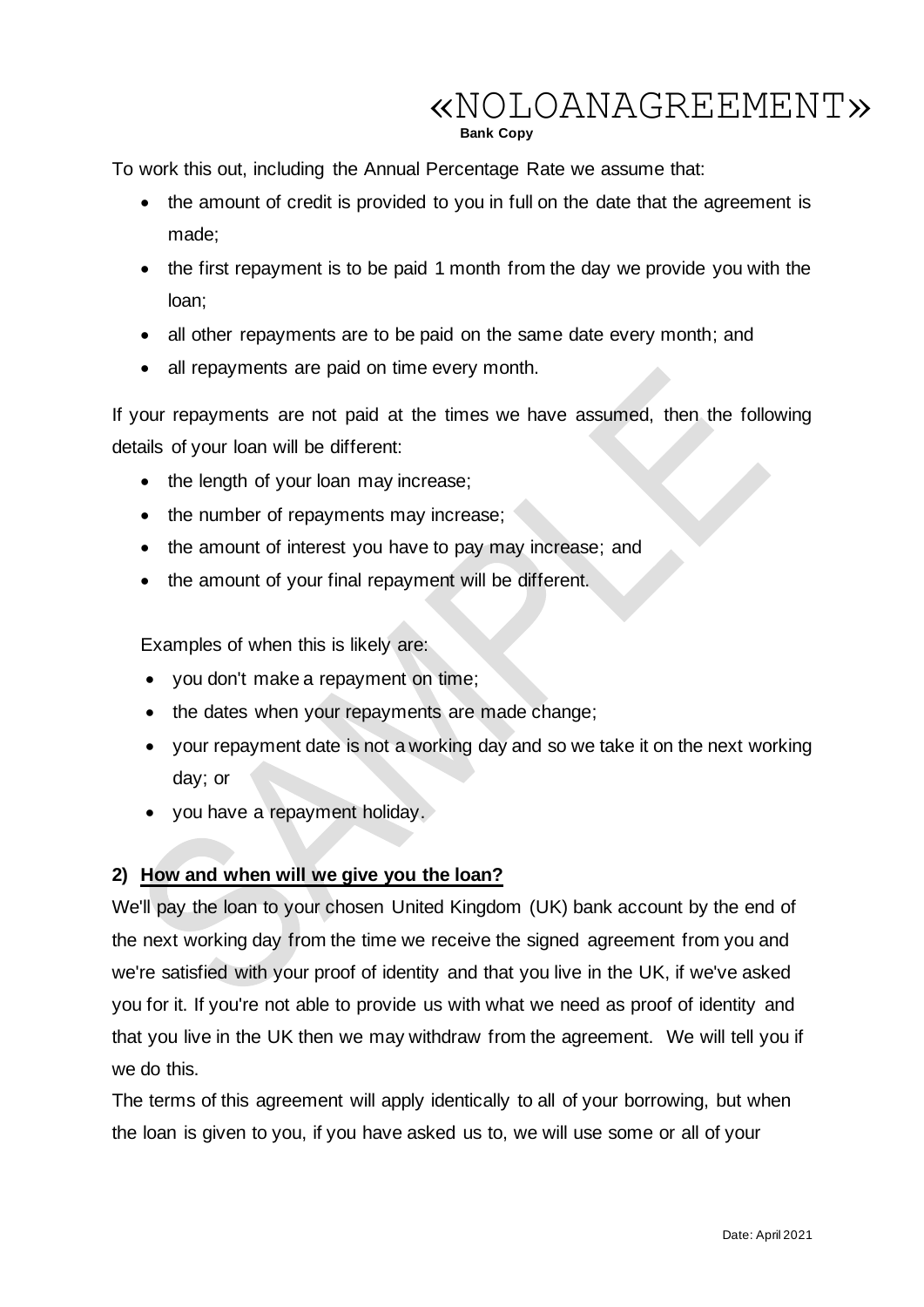**Bank Copy**

borrowing to repay other unsecured loans or debts you have with us and pay any remaining borrowing into your chosen UK bank account.

#### **3) How do we work out the interest?**

When you borrow money from us, you have to pay back what you borrowed plus interest. We charge daily interest on the amount you owe at the fixed Annual Interest Rate and you agree to pay this interest, until you repay the loan in full. This is added to your loan balance on your monthly repayment date. Each monthly repayment will pay off this interest and some of the loan.

#### **4) What if you change your mind about your loan?**

You have the right to withdraw from this agreement up to 14 days after we give you the money. You don't have to give us a reason for withdrawing from the loan. To withdraw from your loan, you must call us, write to us or visit your local branch. Our telephone number and address are in the contact details box below. After telling us that you want to withdraw, you must pay back what you have borrowed plus interest, as soon as you can but no later than 30 days after you tell us that you want to withdraw from the loan. Daily interest of £X is charged from the date we give you the money until the date you repay it. Payments can be made in your local branch or by calling us on the telephone number in the contact details box below. If you don't do this then we may take legal action against you. You will be expected to pay our reasonable costs for doing this.

If you use this loan to pay off your other debts, you must still pay back the full loan amount as the repayments to your other debts will not be cancelled. Once you have given us notice that you want to withdraw, you can't change your mind. If you still need to borrow money, you will need to apply for a new loan which may affect your credit rating.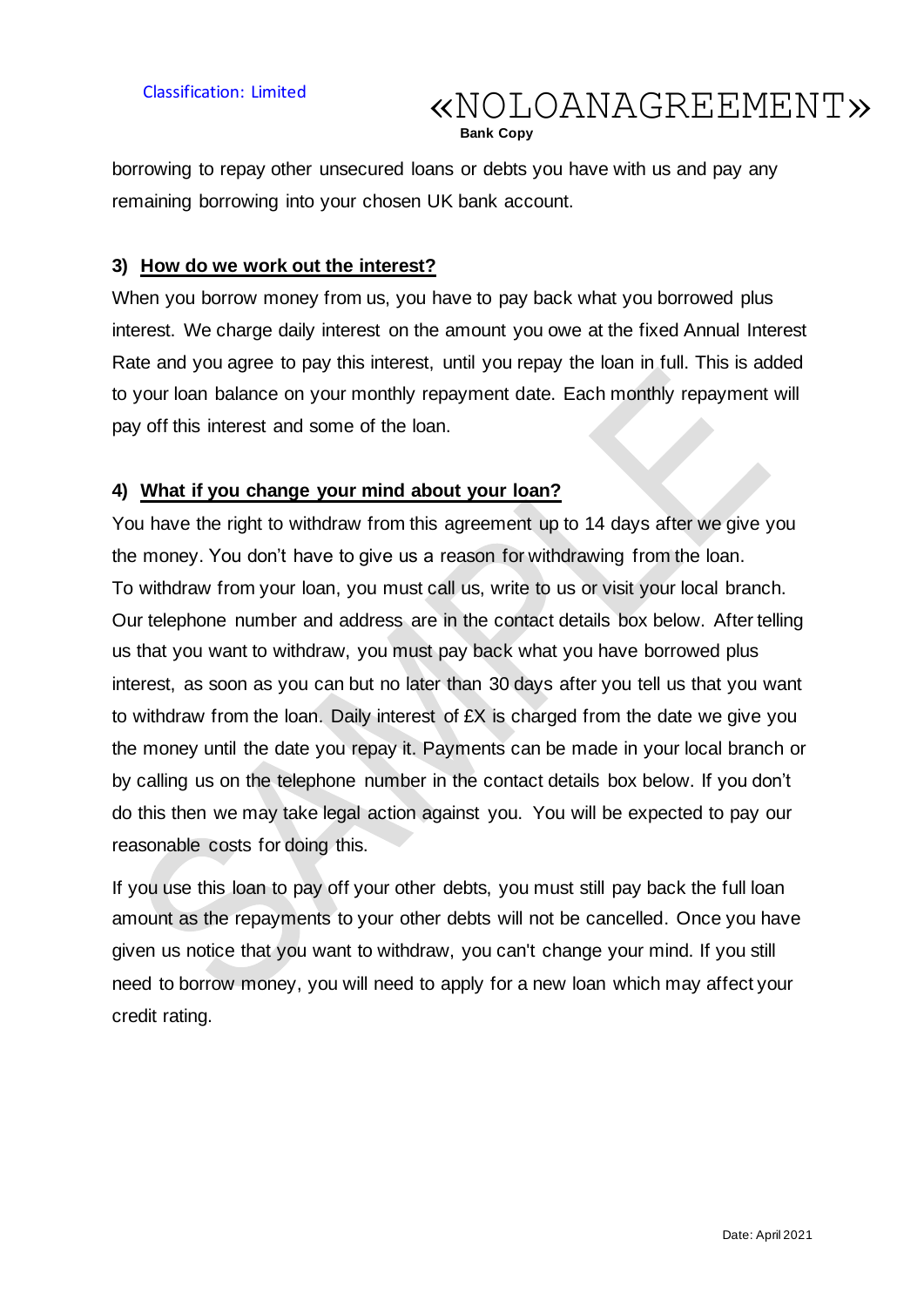**Bank Copy**

### **5) How do you repay your loan?**

- Your first loan repayment must reach us one month from the day we provide the loan, and all other repayments are to be paid monthly on the same date every month.
- If the repayment date is not a working day, the repayment must be made on the next working day. As we charge daily interest on your outstanding loan balance this will mean the amount of interest you have to pay will increase.
- You will need to set up a direct debit to pay your monthly repayments. While your direct debit is being set up you may need to make the payment another way. You can pay by debit card if you call the number in the contact details box below.
- While you wait for your direct debit to be set up, you have an option at the start of this agreement to wait until your first chosen direct debit due date in the next month to make your first repayment. To exercise this option simply make no payment another way in the first month. If you decide to wait to make your first payment in this way, this will mean you will make the first repayment the next month by direct debit. This means that the length of your loan will be longer and you will have to pay more interest.
- When you make a repayment, we will use it to pay off the amount you borrowed and any interest that has been added to your loan for that month.
- After you've made your first repayment, you can ask us at any time to change your monthly repayment date. You must give us 7 days' notice of this change, and you can only change the repayment date twice in any 12 month period.
- Your last repayment may be different. It will be worked out based on the daily interest applied to the outstanding loan balance up to the date of your final repayment.
- A feature of your loan is the possibility to have a repayment holiday. You must ask us if you can have a repayment holiday and we will tell you if you can take one. During a repayment holiday you do not need to make a repayment for that month but you will still be charged interest. This means the length of your loan and the amount of interest you have to pay will increase. If you want to take a break from your monthly repayments please contact us using the details in the contact details box below.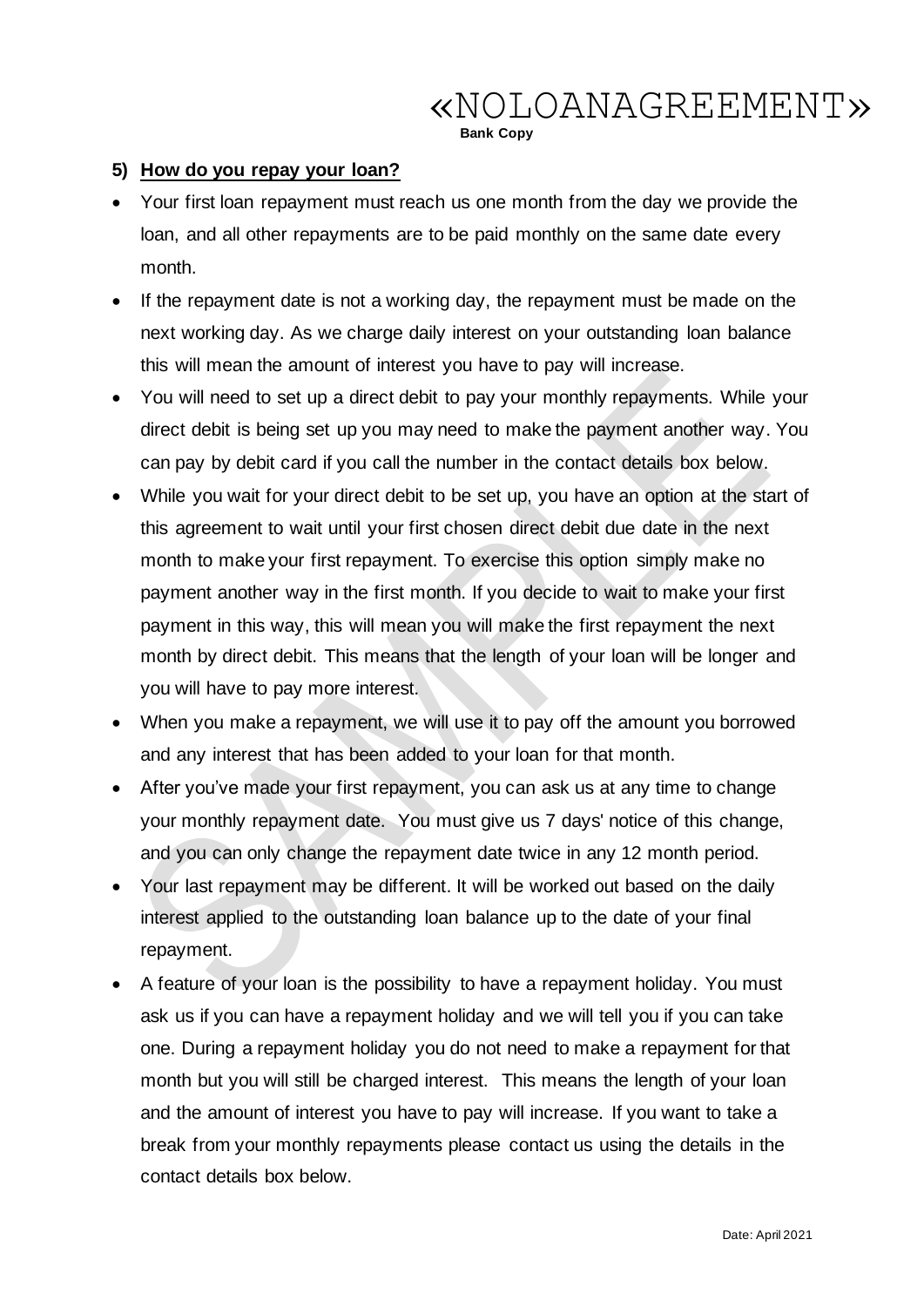**Bank Copy**

### **6) How can you keep track of what you owe?**

You have the right to ask us for a free repayment table at any time. To do this, you can call us or write to us. Our telephone number and address are in the contact details box below. This will show you:

- how many repayments you have left to make;
- when the repayments are due;
- the amounts of the repayments; and
- a breakdown of each repayment showing how much you will pay in fees, charges and interest and the balance left on your loan.

### **7) What will happen if you miss a repayment?**

If you have set up a direct debit to pay your monthly repayments and you miss a repayment we will try once more to take it by direct debit within 7 days. If we are unable to take your repayment, we will pass your loan to our Collections team. They will try to help you by reviewing your finances with you.

- You will be charged a £25 fee each time your account is transferred to our Collections team.
- We will first try to take the fee from your current account. If we are unable to take the fee from your current account then we will add the fee to your loan. We won't charge you interest on any fees added to your loan.

We charge interest daily at the fixed Annual Interest Rate, on the amount outstanding on your loan. This means we will charge interest at the fixed Annual Interest Rate on the amount you haven't paid and on any interest that has already been added to that amount.

If you don't pay us any amounts you owe us when you should, we may use funds in the bank or savings accounts you have with us to repay these. We will only do this in line with any regulation we are governed by.

There may also be other impacts of missing your repayments, these include:

- a lower credit rating which means you may find it difficult or costs you more to borrow money in the future
- legal action may be taken against you and you will be expected to pay our reasonable costs of doing this. For example, we may seek a charging order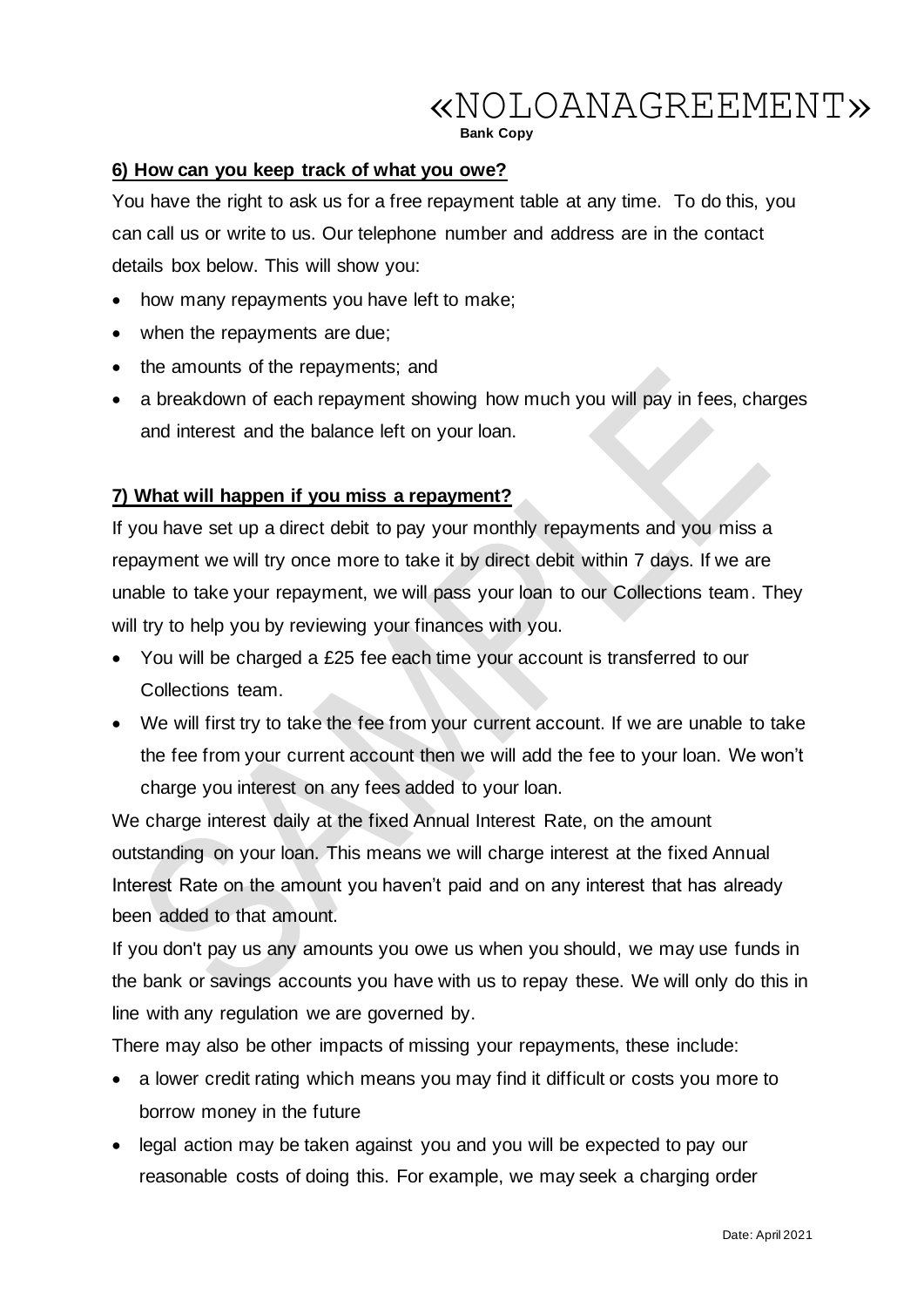**Bank Copy**

against you which means that if you sell your home, we will be paid out of the proceeds; or

• you may have to repay your loan early in full.

### **8) Can you make extra loan payments?**

You can make extra payments to your loan at any time. Any extra payments made on a non-working day, will be used to pay off what you owe us on the next working day. Extra payments:

- will not change or replace your fixed monthly repayments and you will still need to pay these on time every month;
- may change the number of repayments you have left and the amount of your final repayment;
- will be used to pay off any fees or charges that we have charged you before reducing the other amounts you owe us; and
- can be made through Internet Banking (if you are registered and have a bank account with us), at a branch or by debit card if you call the number in the contact details box below.

### **9) Can you repay your loan early?**

You can pay off your loan in full at any time by giving us notice. You can do this through Internet Banking (if you are registered and have a bank account with us), at a branch or you can call us or write to us. Our telephone number and address are in the contact details box below.

- You must pay the full amount you owe us, plus the interest you agreed to pay us for the remaining term of the loan. This means you must pay us the total amount of your remaining repayments under the agreement, less a rebate that we will apply.
- This rebate is calculated in accordance with the Consumer Credit (Early Settlement) Regulations 2004.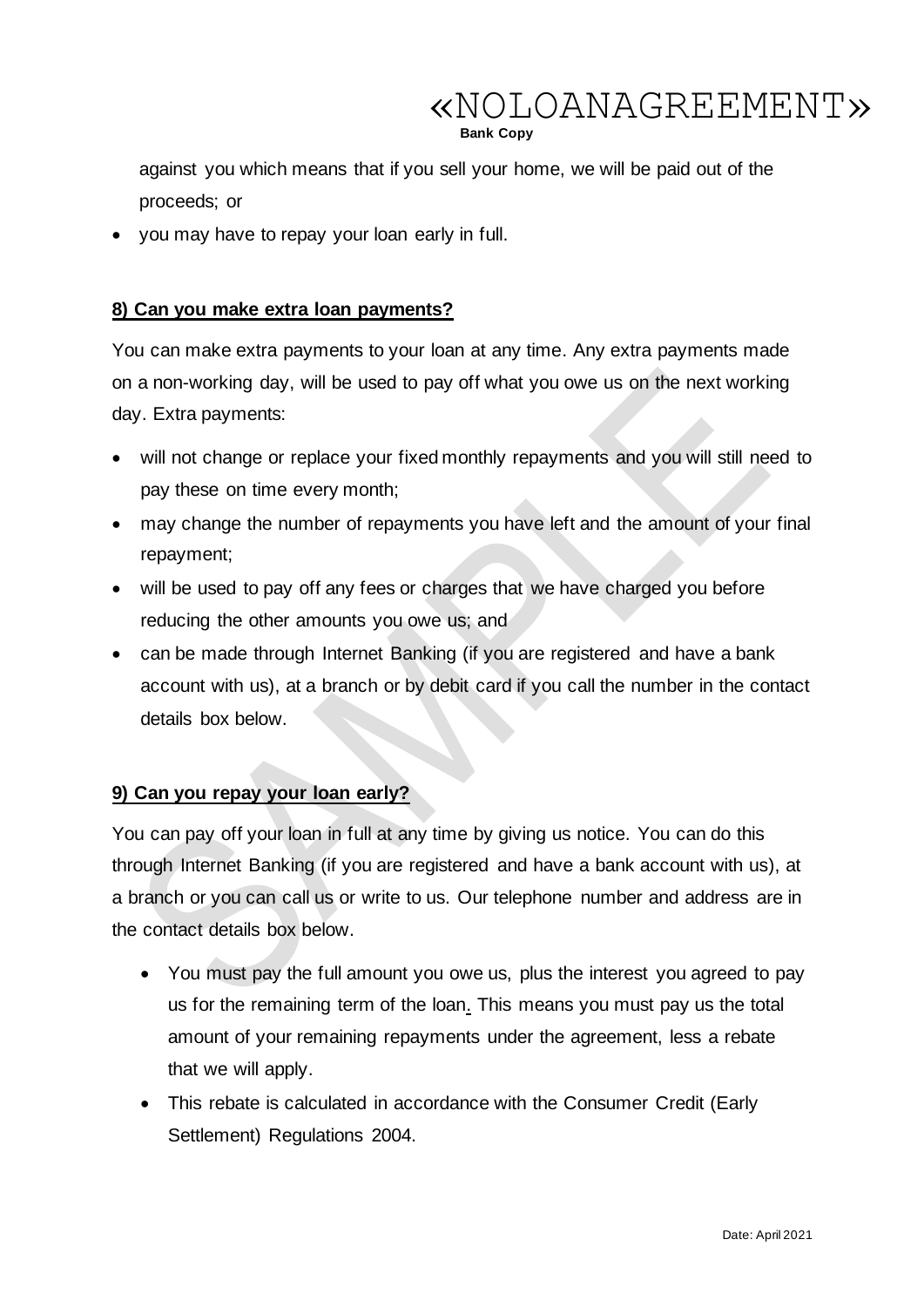#### **Bank Copy**

- Because of the rebate we will only charge you up to 58 days' worth of interest on the outstanding balance because we will calculate the settlement amount using a settlement date that is 58 days after the date of the settlement notice.
- We will tell you how much you will need to pay to settle your loan early. We will provide you with an early settlement quote that will be valid for 30 days.

### **10) When can we end this agreement?**

We may end this agreement and demand full repayment of the loan if you:

- do not pay us or don't pay your monthly loan repayments on time;
- have given false information, or cannot prove what you have told us, in a way which affects our decision to lend to you. For example you cannot show that you live in the UK;
- become insolvent, bankrupt or make an Individual Voluntary Arrangement with or agree a Trust Deed for people you owe money to. This means you're not able to pay off your debts and may have a repayment plan set up with your creditors; or
- if by continuing with the agreement we may be exposed to action from any government, regulator or other authority, or may break a regulatory requirement whether in the UK or elsewhere.

### **11) What may happen if you stop living in the UK?**

We only intend to provide you with your loan if you live in the UK. If at any time you start to live outside of the UK and there is a risk that we will be in breach of a regulatory requirement outside of the UK or of action from a non-UK regulator we may ask you to repay your loan in full at any time. If we ask you to repay your loan early we will follow UK laws made for your protection.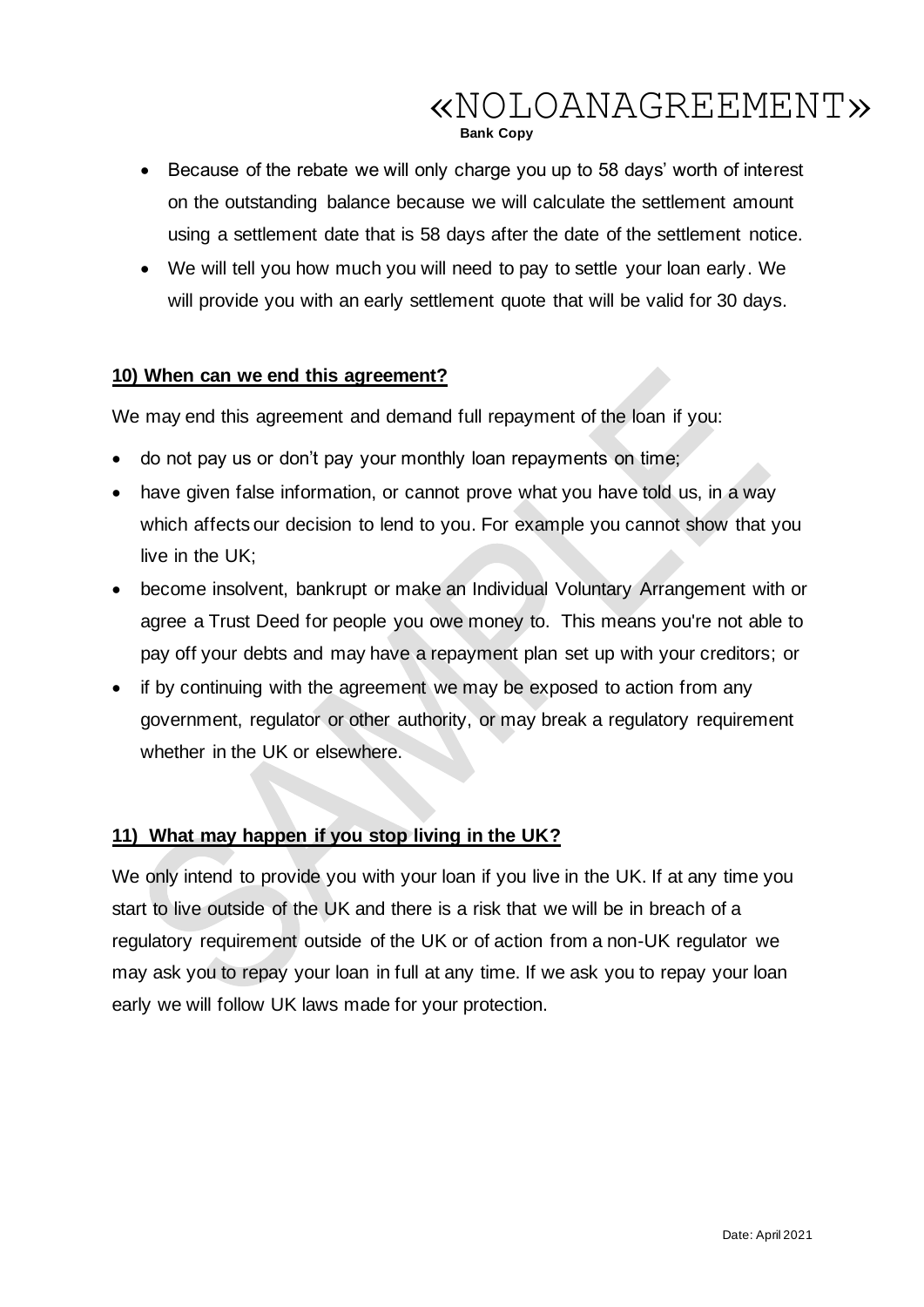**Bank Copy**

#### **12) How can you make a complaint?**

If you're not satisfied with how we manage your loan account, you can call us on 03457 25 35 19 or write to us at: Lloyds Banking Group, Customer Services Department, PO Box 761, Leeds, LS1 9JF where we will log a complaint on your behalf.

If you feel that your complaint is still not resolved after contacting us, you have the right to complain to the Financial Ombudsman Service. Details can be found at: [www.financial-ombudsman.org.uk.](http://www.financial-ombudsman.org.uk/)

#### **13) What if we want to make changes to your agreement?**

We may change the terms of this agreement if one of the following reasons apply:

- we believe it is in your best interests;
- there are changes to the law or regulations we are governed by;
- we change the way we look after your loan account or the technology we use.

If we decide to change a term of your loan we will tell you in writing at least 7 days before the change. We will never change how much you borrowed or increase the interest rate you agreed to pay.

We may change the amounts of our fees and charges. If we do this we will give you 30 days' notice unless the change is going to benefit you.

#### **14) What else do you need to know?**

- If we owe you or agree to refund you any money in relation to this loan, we may use that money to reduce any arrears you owe us. We will tell you if we intend to do this.
- You agree that this loan is not to be used to buy or keep rights in property or land. It is also not to be used to repay debt secured on any property or land. This loan is not secured by a mortgage or any other form of security.
- You can't transfer any of your rights and duties under this agreement.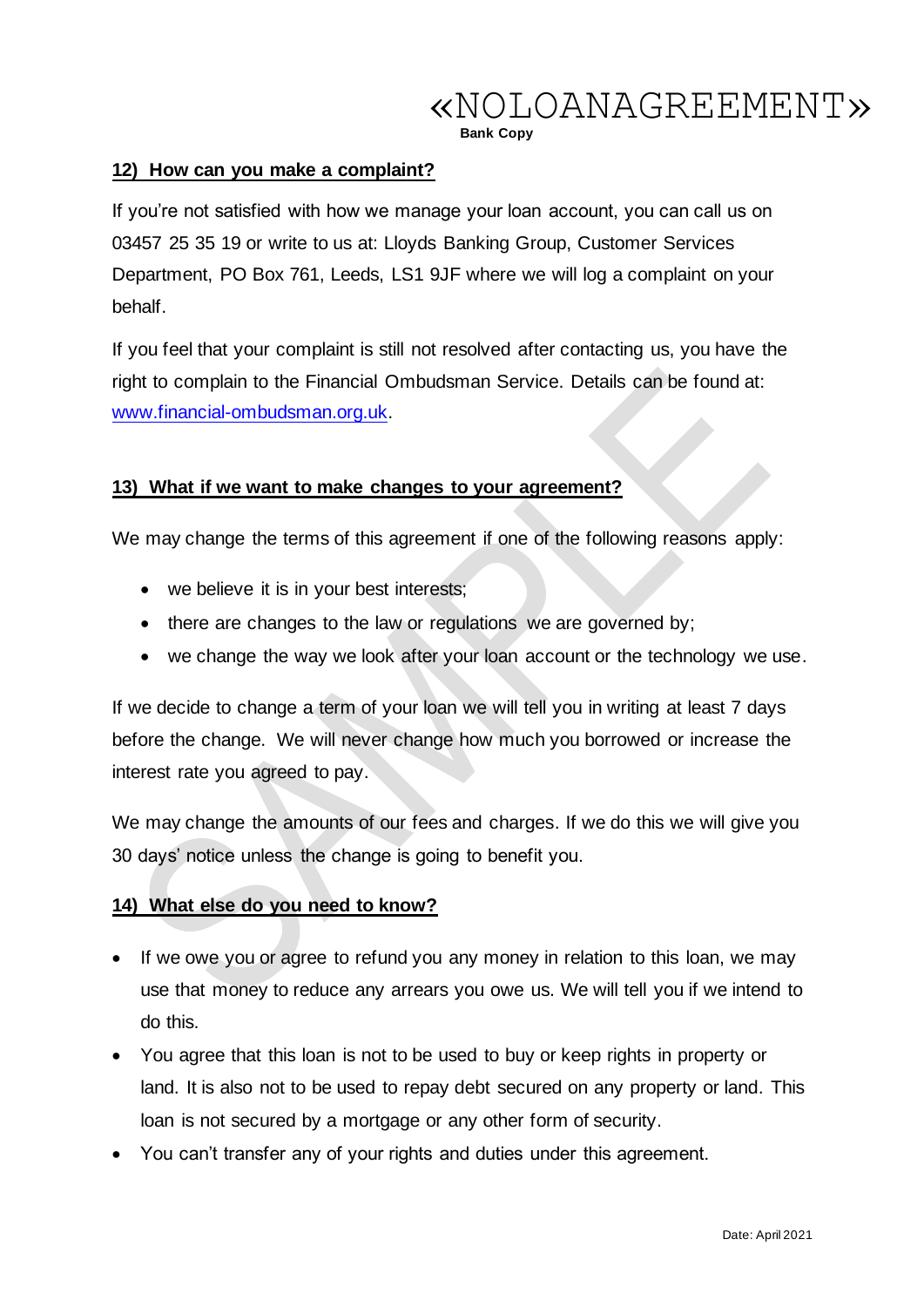• We may transfer our rights and duties under this agreement to any person or business without asking you. They may use your personal information in the same way we do.

**Bank Copy**

«NOLOANAGREEMENT»

- If we don't exercise our rights under this agreement we can still do so at a later date. However, we can't do this if we tell you that we have chosen to give up those rights.
- You must be living in the UK when we provide the loan to you. If you live in England, your dealings with us before and after this agreement will be governed by English Law. If you live in another part of the UK, the law in that part of the UK will apply.
- We will always communicate with you in English.
- If this is a joint loan, each of you is responsible for repaying the loan (this is called joint and several liability). Each of you may give us instructions under this agreement.
- You must tell us when there is any change to your name, contact details or the address where you live, for example you move to live outside the UK. To do this call or write to us or visit your local branch. Our telephone number and address are in the contact details box below. If you don't, we will continue using the details you last gave us. We will not be responsible if we can't contact you, or if we send confidential information to the wrong address using those details. If we ask for it you must provide proof of any change to any of the following: your name, contact details or the address where you live.
- The Financial Conduct Authority, 12 Endeavour Square, London, E20 1JN is the supervisory authority under the Consumer Credit Act 1974.

#### **15) How will we use the personal information you give us?**

We strongly advise you to read our Privacy Statement which you can find at: www.bankofscotland.co.uk/securityandprivacy/privacy/ or you can ask us for a copy.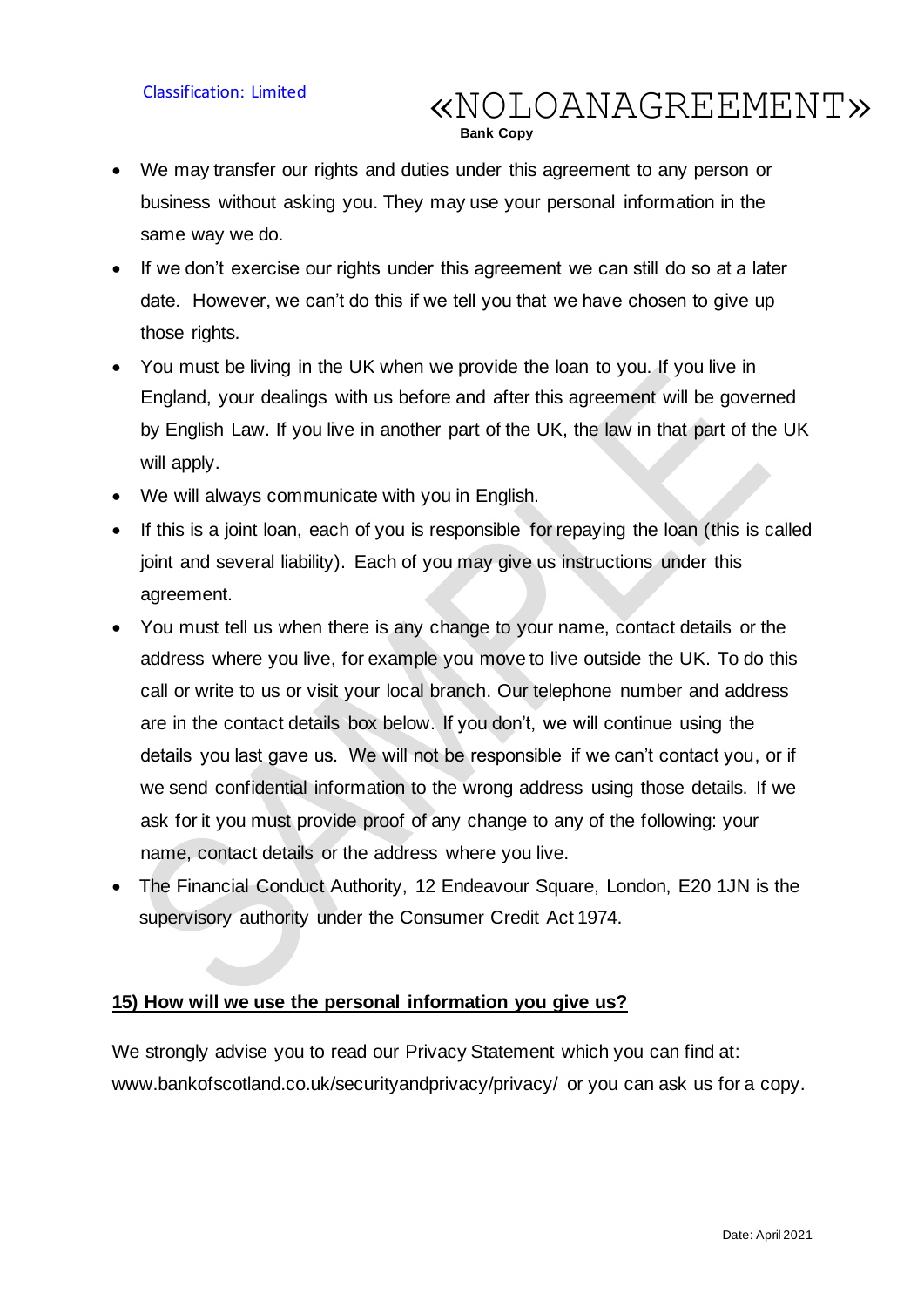**Bank Copy**

### **16) Credit Intermediary information**

You may have been introduced to us by a Credit Intermediary. The following table shows the details of the Credit Intermediaries we use.

| If you were introduced | <b>Your Credit</b>      | <b>Address:</b>                 |  |
|------------------------|-------------------------|---------------------------------|--|
| to us by:              | Intermediary is:        |                                 |  |
| MoneySuperMarket or    | Moneysupermarke         | Moneysupermarket House, S       |  |
| MoneySavingExpert      | t.com Financial         | David's Park, Ewloe, Chester,   |  |
|                        | <b>Group Limited</b>    | <b>CH5 3UZ</b>                  |  |
| Comparethemarket       | Compare The             | Pegasus House, Bakewell Road,   |  |
|                        | <b>Market Limited</b>   | Orton Southgate, Peterborough,  |  |
|                        |                         | Cambridgeshire, PE2 6YS         |  |
| <b>Credit Karma</b>    | Credit Karma UK         | C/O Legalinx Limited Tallis     |  |
|                        | Limited                 | House, 2 Tallis Street, Temple, |  |
|                        |                         | London, United Kingdom, EC4Y    |  |
|                        |                         | 0AB                             |  |
| Experian               | <b>Experian Limited</b> | The Sir John Peace Building,    |  |
|                        |                         | Experian Way, NG2 Business      |  |
|                        |                         | Park, Nottingham, NG80 1ZZ      |  |
| <b>Totally Money</b>   | <b>TOTALLYMONEY</b>     | Chapter House, 16 Brunswick     |  |
|                        | <b>LIMITED</b>          | Place, London, England, N1 6DZ  |  |
| <b>ClearScore</b>      | <b>Clear Score</b>      | 47 Durham Street, London, SE11  |  |
|                        | Technology              | 5JA                             |  |
|                        | Limited                 |                                 |  |
|                        |                         |                                 |  |

| <b>Contact details for Lloyds Banking Group</b>                          |
|--------------------------------------------------------------------------|
| Telephone: 0345 604 7291                                                 |
| Address: Personal Loans Service Centre, St Aidans Hall, Birchwood Drive, |
| Brackenhill Business Park, Peterlee, Co Durham, SR8 2RS                  |